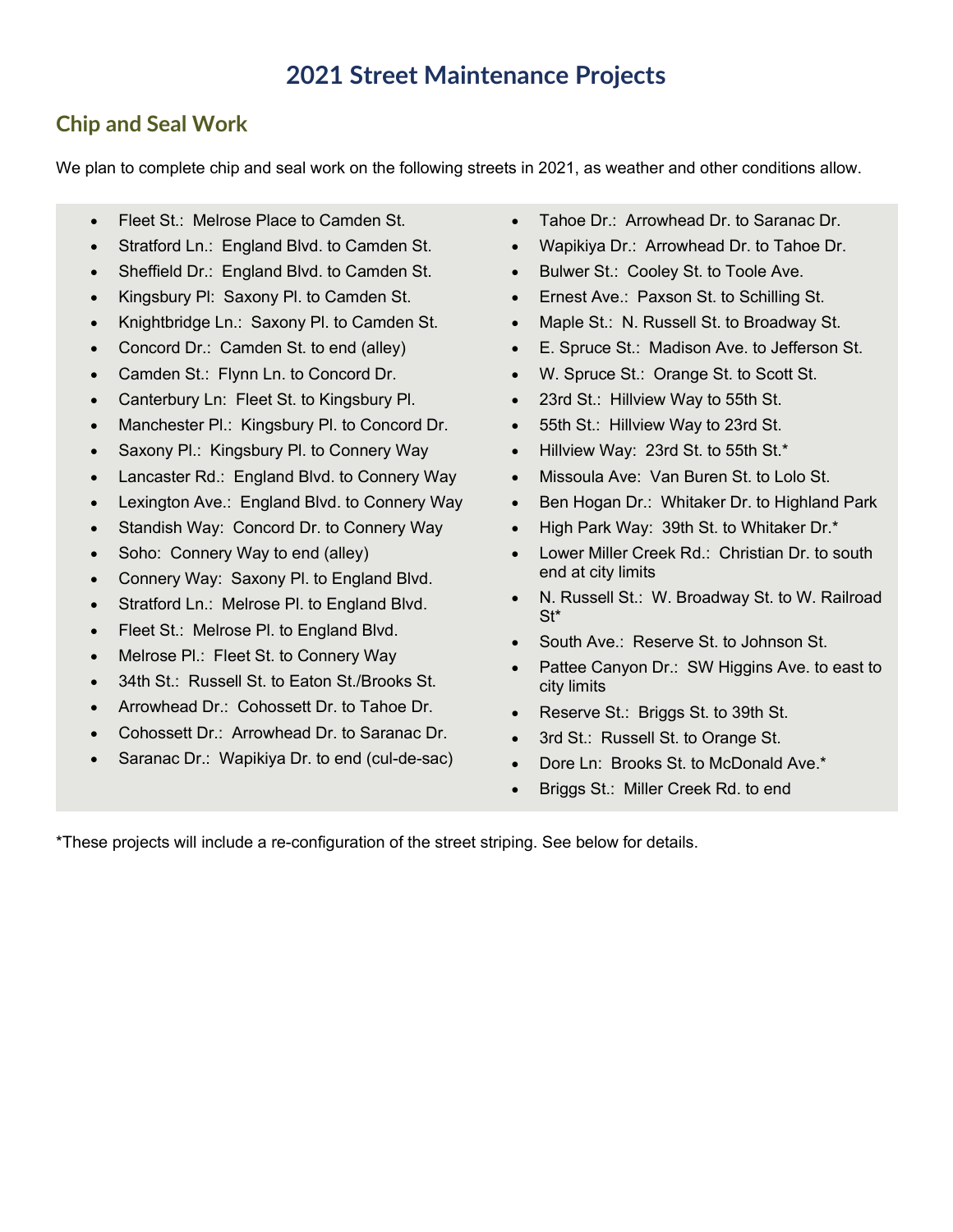## **Striping Changes**

Following chip and seal treatment of the streets below and after the chips are allowed to settle for two to three weeks, crews will sweep up the chips and apply striping in the new configurations described below.

#### **Dore Ln. (Brooks St. to McDonald Ave.)**

The striping on this section of Dore Ln. will change in order to provide connectivity for bicycles between the other portion of Dore Ln. and the Bitterroot Trail.

[Map of new configuration](http://www.ci.missoula.mt.us/DocumentCenter/View/57854/Dore-Ln-striping-Map) [Sideview of Street Layout](http://www.ci.missoula.mt.us/DocumentCenter/View/57853/Dore-Ln-Attachment-B)

#### **High Park Way**

The City will add a bike lane in the uphill direction and stripe the designated parking as shown in the graphics below. Bike traveling downhill will share the lane with vehicle traffic, as it does now. The hope is that the new striping will help to slow vehicle traffic and encourage bike travel.

#### [Map of new striping configuration](http://www.ci.missoula.mt.us/DocumentCenter/View/57855/High-Park-Striping-Attachment)

#### **Rattlesnake Dr. (Missoula Ave. to Creek Crossing Rd.)**

The following changes to the street will take place:

- Removal of curb extensions at Pineview Dr. and Mountain View Dr.,
- Addition of pedestrian-activated Rectangular Rapid Flashing Beacons (RRFBs) at Pineview Dr.,
- Installation of marked crosswalks at Pineview Dr. and Mountain View Dr., and
- Installation of striping and related pavement markings to legitimize bike lanes.

#### **N. Russell St. (W. Broadway to Railroad St.)**

The City will be adding buffered bike lanes on N. Russell St. between Broadway and Howell St. to improve safety for people riding bicycles by providing additional space between the vehicle travel lane and the bike lane. The striping reconfiguration will include removal of about 18 parking spaces along this portion of N. Russell St. No changes will be made to the striping configuration from Howell St. north—all striping will be replaced as it appears currently.

Other safety improvements include adding marked "piano key" crosswalks across N. Russell St. at the north and south corners of Birch St. and the south corner of Phillips St.

#### [Maps of new striping configurations](http://www.ci.missoula.mt.us/DocumentCenter/View/57856/N-Russell-Striping-Reconfig-Map) [Side Views of Street Layouts](http://www.ci.missoula.mt.us/DocumentCenter/View/57857/N-Russell-St-Attachment-B)

If you have questions about this striping reconfiguration work, contact Senior Transportation Planner Ben Weiss at 406-552-6352 or [WeissB@ci.missoula.mt.us.](mailto:WeissB@ci.missoula.mt.us).

\_\_\_\_\_\_\_\_\_\_\_\_\_\_\_\_\_\_\_\_\_\_\_\_\_\_\_\_\_\_\_\_\_\_\_\_\_\_\_\_\_\_\_\_\_\_\_\_\_\_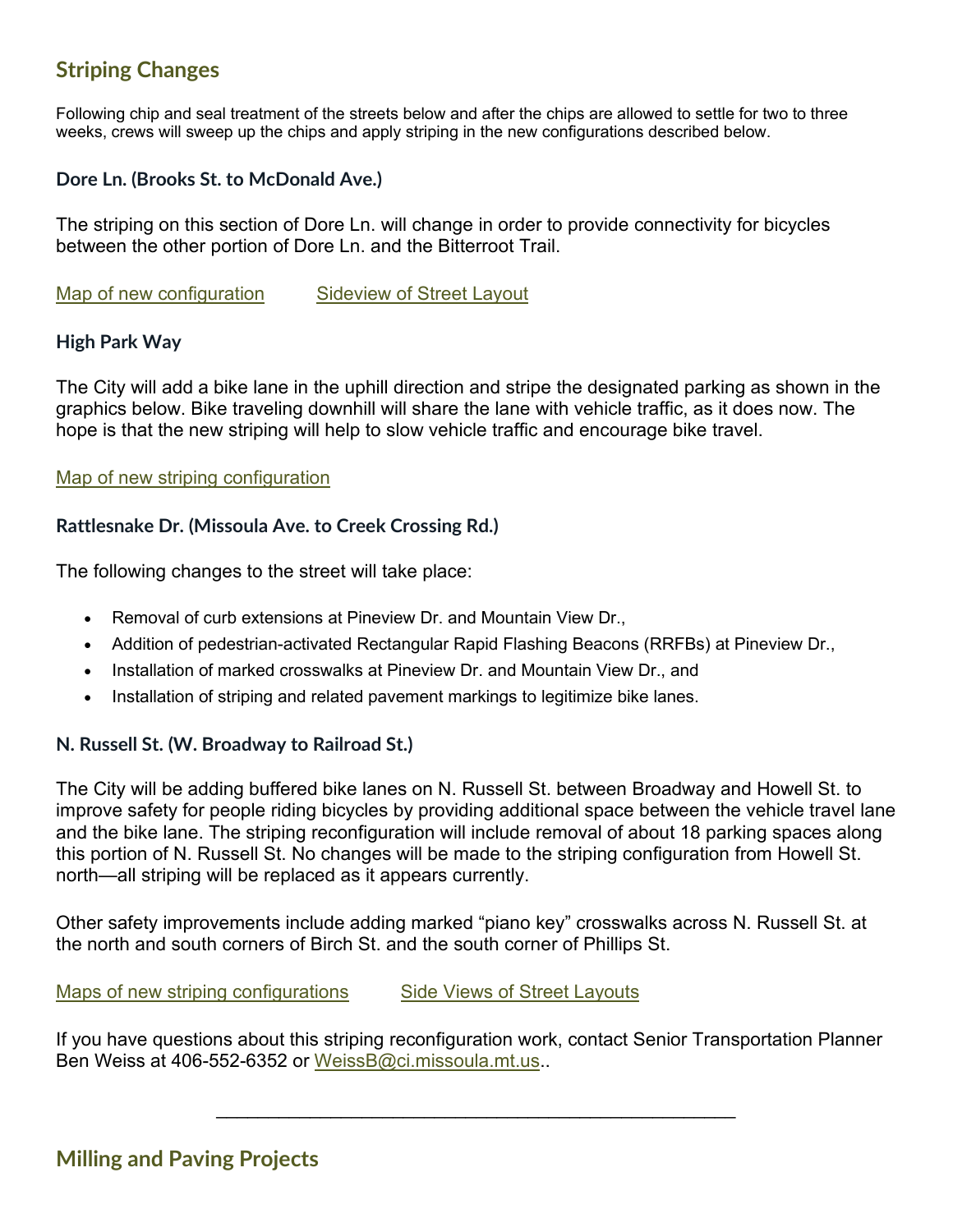See the City's [Community Investment Projects \(CIP\) Map](https://missoulamaps.ci.missoula.mt.us/portal/apps/sites/#/public) for more infrastructure projects.

#### **High Park Way—39th St. to Whitaker Dr.—Completed**



#### **High Park Way—Mill & Pave Project Map**

**Dates:** May 12 through 24, weather permitting

We ask area residents and other drivers to:

- Drive slowly and safely.
- Watch for intermittent detours.
- Watch for flaggers and follow their directives.
- Use an alternate route when possible.

**Project Description:** Milling machine will be used to remove asphalt. Paving will begin after milling is completed. Striping will be replaced once weather conditions are warm enough.

\_\_\_\_\_\_\_\_\_\_\_\_\_\_\_\_\_\_\_\_\_\_\_\_\_\_\_\_\_\_\_\_\_\_\_\_\_\_

#### **Other Milling and Paving Projects**

Details on these projects will be provided once available. Also, this list could change once work begins.

- Ben Hogan Dr.: Broadview Place to Highland Park Dr.—Completed
- North Ave : 26th St. to Reserve St.
- 26th St.: North Ave. to Central Ave.
- W. Central Ave.: Central Ave. to Reserve St.
- Missoula Ave.: Van Buren St. to Lolo St.—Completed

#### **Intermittent Milling, Paving, and Overlay Projects**

Work on these streets will be done in areas that are most in need of repair, so an entire street may not have work done on it. The type of work completed on a street will depend on what is most appropriate for addressing the pavement issue.

- Rattlesnake Dr.: Lolo St. to Creek Crossing Rd.
- Lincoln Hills Dr.: Rattlesnake Dr. to Columbine Rd.
- Cohosset Dr.: Wapikiya Dr. to Saranac Dr.
- Arrowhead Dr.: Cohosset Dr. to Tahoe Dr.
- Myrtle St./3rd St. (crosswalk improvements)
- Linda Vista Blvd.: Paul Ln. to Scott Allen Dr.
- Scott Allen Dr.: Linda Vista Blvd. to Alisha Dr.
- Howell St. (south 1/2 of street) 1 ADA: Holmes St. to Mitchell St.